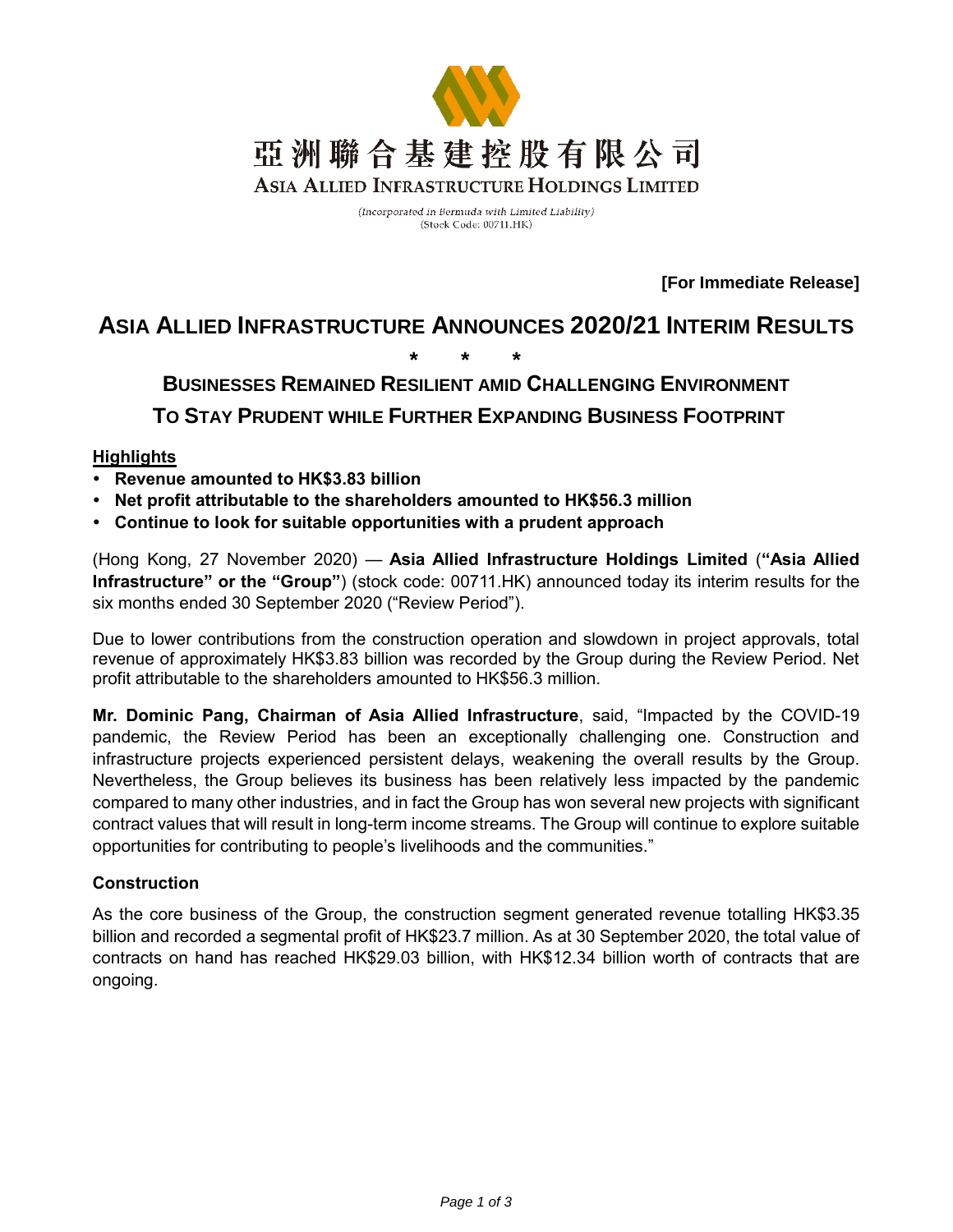During the Review Period, the Group has been awarded several new major projects, which mainly include Fanling North New Development Area, Phase 1: Fanling Bypass Eastern Section (Shek Wu San Tsuen North to Lung Yeuk Tau); and In-situ Reprovisioning of Sha Tin Water Treatment Works (South Works) – Water Treatment Works and Ancillary Facilities.

The Group is also engaging in 39 major projects, including Site Formation and Infrastructure Works for Development of Anderson Road Quarry Site; Shek Wu Hui Effluent Polishing Plant — Main Works Stage 1 — Civil Works for Sludge Treatment Facilities and 132kV Primary Substation; Kwu Tung North New Development Area, Phase 1 — Roads and Drainage between Kwu Tung North New Development Area and Shek Wu Hui; Construction of Public Housing Development at Hiu Ming Street; Hong Kong Disneyland Resort Project — Arendelle Completion Package; Tseung Kwan O — Lam Tin Tunnel — Tseung Kwan O Interchange and Associated Works; and Hong Kong International Airport — Terminal 2 Foundation and Substructure Works.

The Group is confident that the persistent housing supply shortage as well as public works projects in the pipeline, such as MTR's Tung Chung Line Extension and the Northern Link, will continue to create opportunities for the construction industry. It will continue to keep an eye on the market for investment opportunities involving peripheral construction-related businesses, so as to reinforce its position as a leading member in the construction industry and also bolster its market position.

## **Property Development and Assets Leasing**

The property development and assets leasing segment contributed HK\$32.6 million in profit during the Review Period, representing a year on year increase of 215%, which included the result of disposal of the Group's interest in a residential development site located at Prince Edward Road West, Ho Man Tin.

The Group has continued to take a prudent approach towards property development in view of the challenging market conditions. With the sales of various projects, including the premium residential development, "The Cavaridge" at Kau To Shan, and the presale of the luxury residential development, "128 Waterloo" at Ho Man Tin in Hong Kong, as well as the presale of Phase 3 of the Shijiazhuang commercial development project in Hebei Province of the PRC, the overall performance of the segment was in line with the management's expectations. Other projects under development by the Group in Hong Kong include a commercial development at Nos. 35 and 37 Cameron Road, Tsim Sha Tsui, and a residential land parcel in Tung Chung with land exchange application in progress.

## **Professional Services**

The professional services segment recorded satisfactory performance from both the security and facility management business and the tunnel management operation, with revenue amounted to HK\$485.7 million and segmental profit of HK\$82.6 million generated during the Review Period. The inclusion of the tunnel management business to the professional services segment in recent years perfectly illustrates how the Group's strategic efforts have not only enhanced the operating performance, but have also added value to its overall long-term development.

During the Review Period, the Group has continued to manage six tunnels in Hong Kong, comprising the Cross-Harbour Tunnel, the Shing Mun Tunnels, the Tseung Kwan O Tunnel, the Kai Tak Tunnel, the Lion Rock Tunnel and the Central-Wan Chai Bypass Tunnel.